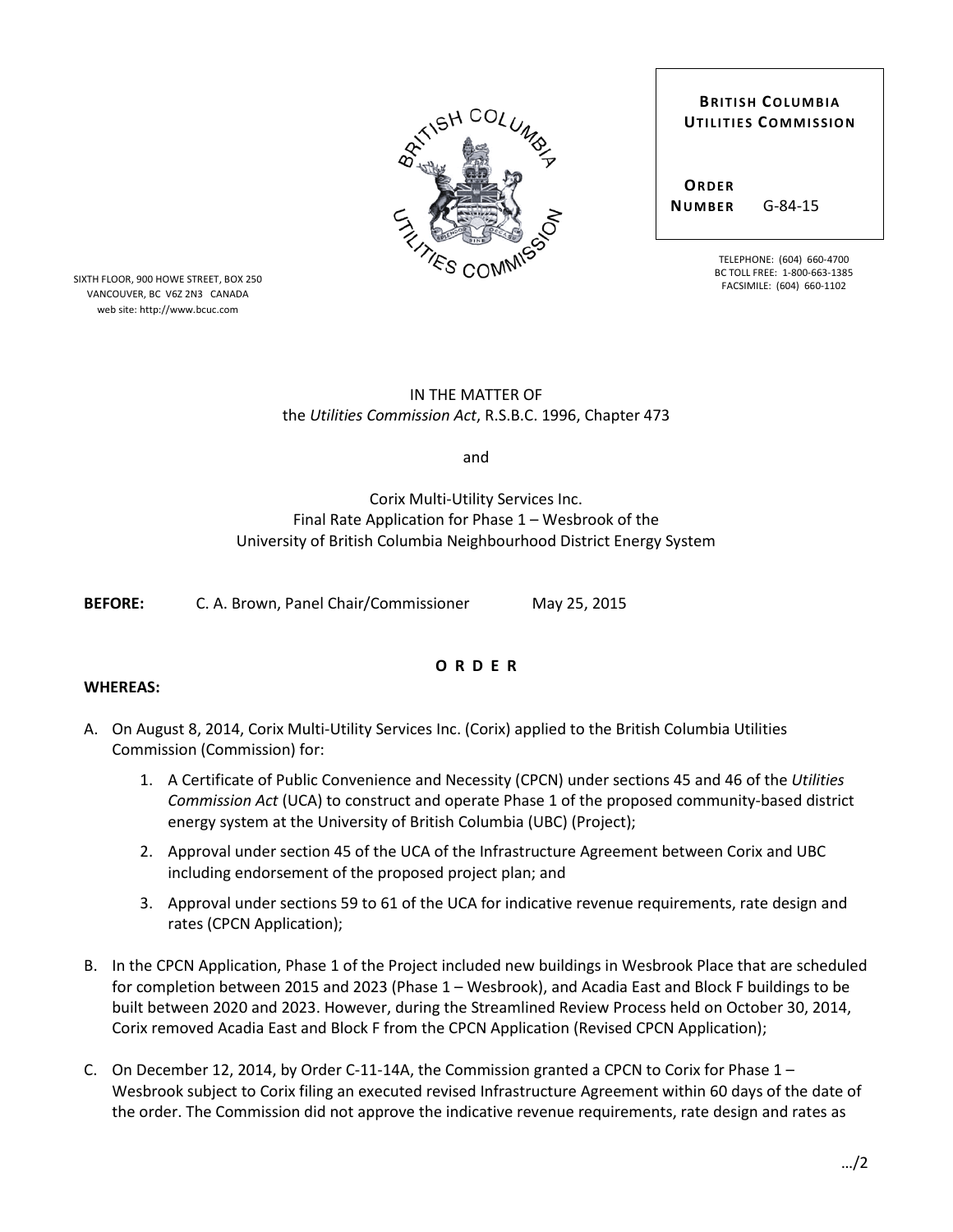**ORDER NUMBER** G-84-15

2

applied for; however, the Commission stated that it will approve, subject to Corix filing a revised revenue requirements, rate design and rates application, a 20-year levelized rate design based solely on the Phase 1 – Wesbrook revenues and costs;

- D. On February 10, 2015, Corix filed a rate application for Phase 1 Wesbrook pursuant to the Commission directives outlined in Order C-11-14A, which includes revenue requirements, rate design and final rates (Final Rates Application);
- E. On February 11, 2015, Corix filed an amended and restated Infrastructure Agreement;
- F. On February 18, 2015, Corix filed an addendum to the Final Rates Application that specifically outlines the approvals sought in the Final Rates Application pursuant to sections 59 to 61 of the UCA. These approvals are as follows:
	- 1. The rate base for Phase 1 Wesbrook;
	- 2. The revenue requirement for Phase 1 Wesbrook, which includes:
		- i. A deemed capital structure of 57.5 percent debt and 42.5 percent equity;
		- ii. Long term debt financing costs estimated at 4.0 percent;
		- iii. A return on equity of 9.5 percent;
		- iv. Operating costs; and
		- v. The proposed 20-year levelized rate structure through which a portion of the annual revenue requirements is deferred in the early stages of development;
	- 3. The rate design and schedule of residential rates;
	- 4. The accounting treatment of the revenue deficiency deferral account;
	- 5. Approval to capitalize and amortize Corix's and UBC's project development costs over 30 years and to have these costs included in rates;
	- 6. Approval of Corix's categorization of controllable and non-controllable costs;
- G. Pursuant to Order G-24-15 dated February 19, 2015, the Commission established a regulatory timetable for review of the Final Rates Application, which included one round of information requests and written submissions;
- H. No interveners registered in the proceeding;
- I. On March 10, 2015, the Commission issued Order C-2-15 approving the CPCN for Phase 1 Wesbrook. In Order C-2-15, the Commission also approved Corix's Amended and Restated Infrastructure Agreement, but only those components that relate solely to the CPCN for Phase 1 – Wesbrook and not those components that address Phase 2 of the Project or rate matters; and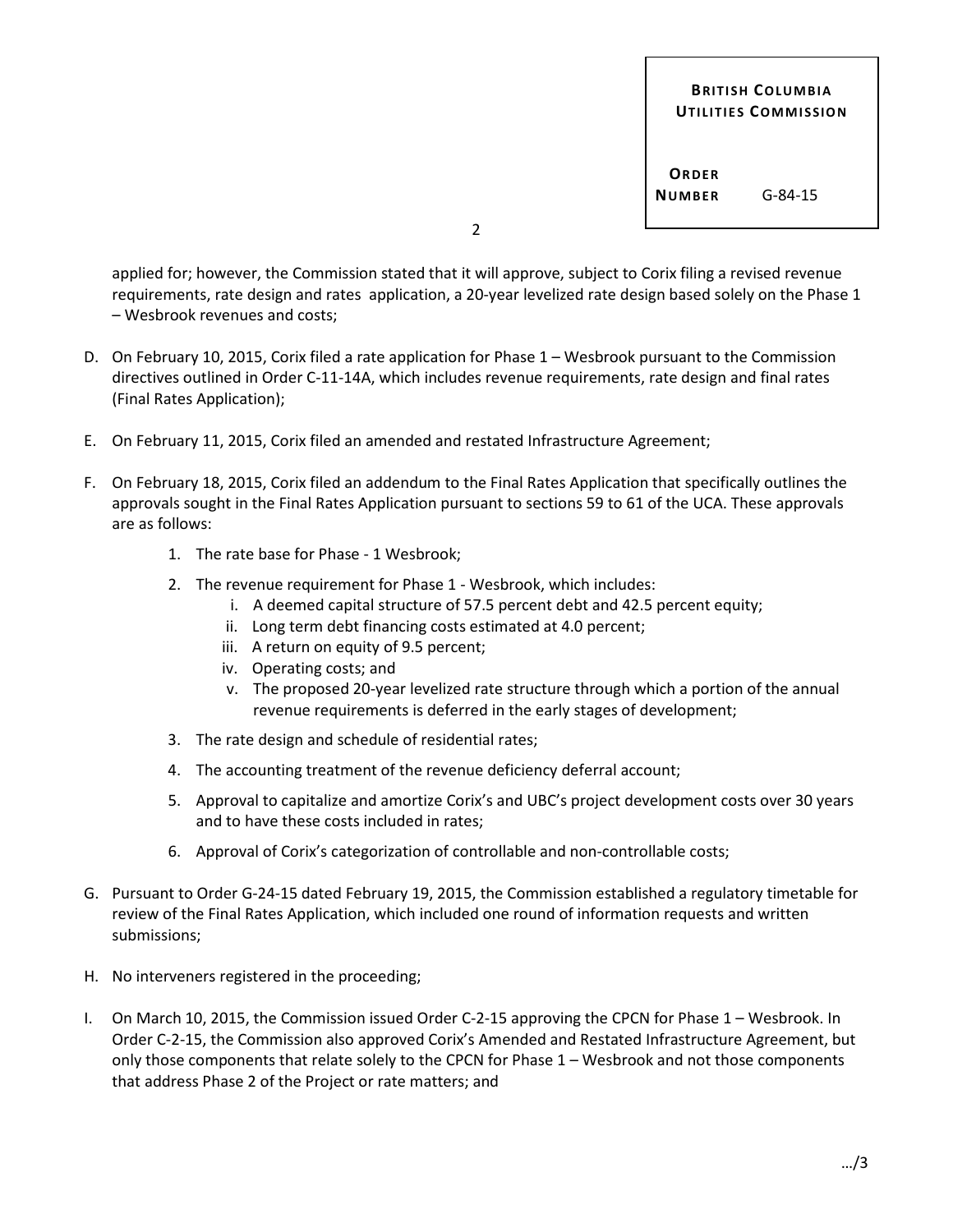**ORDER NUMBER** G-84-15

3

J. The Commission has reviewed the Final Rates Application and evidence filed in the proceeding.

**NOW THEREFORE,** pursuant to sections 59-61 of the *Utilities Commission Act* and for the reasons attached as Appendix A to this order, the British Columbia Utilities Commission orders as follows:

- 1. Corix is directed to exclude the University of British Columbia's 2014 project development costs totalling \$298,277 from rate base and is denied approval to recover these costs from ratepayers. Corix is approved to capitalize \$1.216 million of project development costs for recovery from ratepayers and is approved to amortize these costs into rates over a 30-year period.
- 2. The rate base for Phase 1 Wesbrook is approved, subject to the adjustment to the project development costs outlined in Directive 1 of this order.
- 3. The 20-year levelized rate structure for Phase 1 Wesbrook, through which a portion of the annual revenue requirements is deferred in the early stages of development, is approved.
- 4. The following components of the revenue requirement for Phase 1 Wesbrook, as outlined in the Final Rates Application, are approved:
	- a. A deemed capital structure of 57.5 percent debt and 42.5 percent equity;
	- b. Long term debt financing costs estimated at 4.0 percent;
	- c. A return on equity of 9.5 percent;
	- d. Operating costs;
- 5. The accounting treatment of the revenue deficiency deferral account is approved.
- 6. Corix's categorization of controllable and non-controllable costs, as outlined in the Final Rates Application, is approved.
- 7. Corix's proposed rate design and schedule of residential rates is approved, subject to any changes to the residential rate schedule which may arise as a result of the adjustment to the project development costs as outlined in Directive 1 of this order.
- 8. Corix is directed to recalculate the levelized rate based on the adjustment to project development costs as outlined in Directive 1 of this order. Corix must file with the Commission the revised levelized rate and the residential rate schedule for Phase 1 – Wesbrook by June 17, 2015.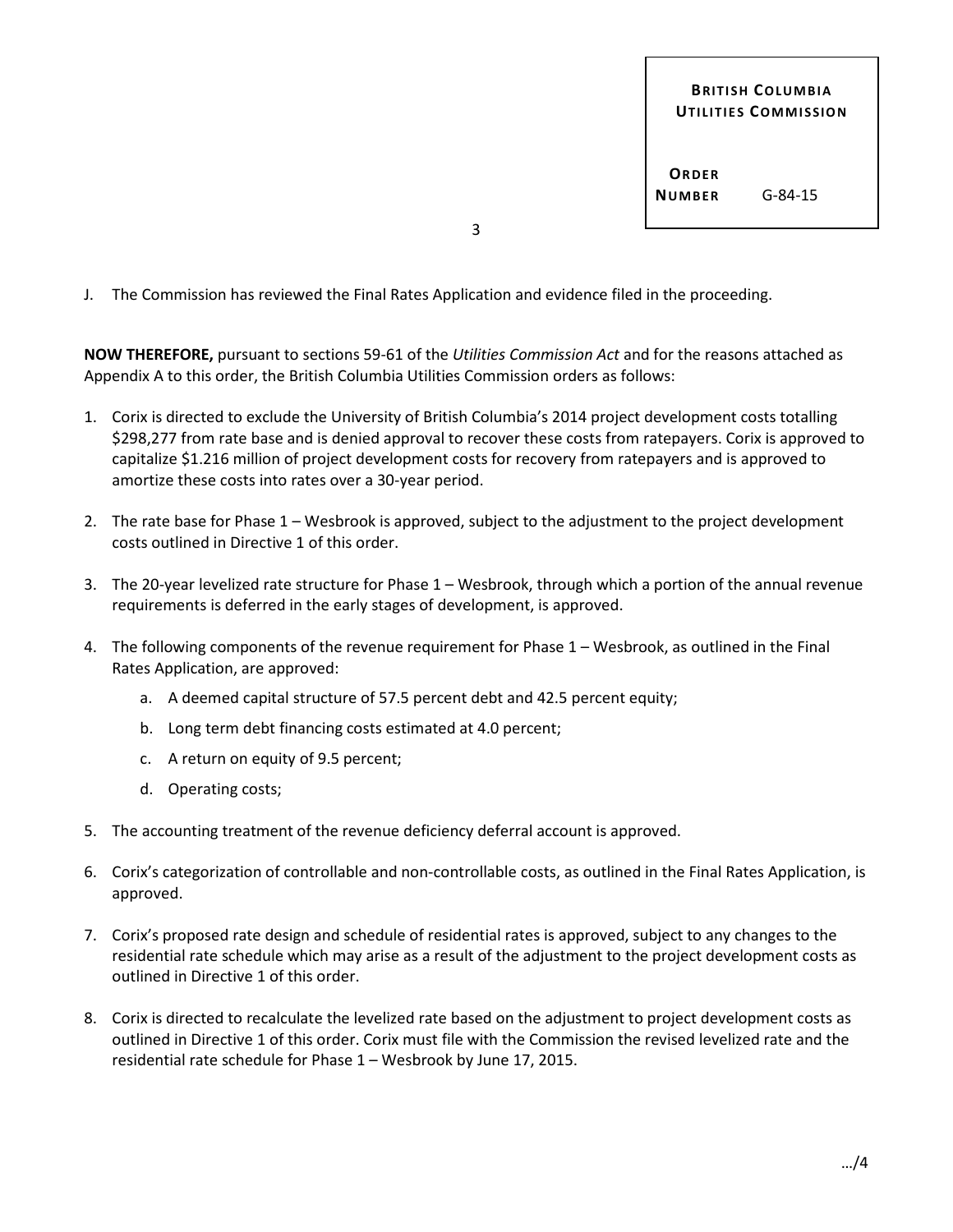**ORDER NUMBER** G-84-15

4

9. Corix is directed to file a report to the Commission showing the balance of the revenue deficiency deferral account and the supporting calculations by December 31 of every year.

| <b>DATED</b> at the City of Vancouver, in the Province of British Columbia, this | 25 <sup>th</sup> | day of May 2015. |
|----------------------------------------------------------------------------------|------------------|------------------|
|----------------------------------------------------------------------------------|------------------|------------------|

BY ORDER

*Original signed by:*

C. A. Brown Commissioner

Attachment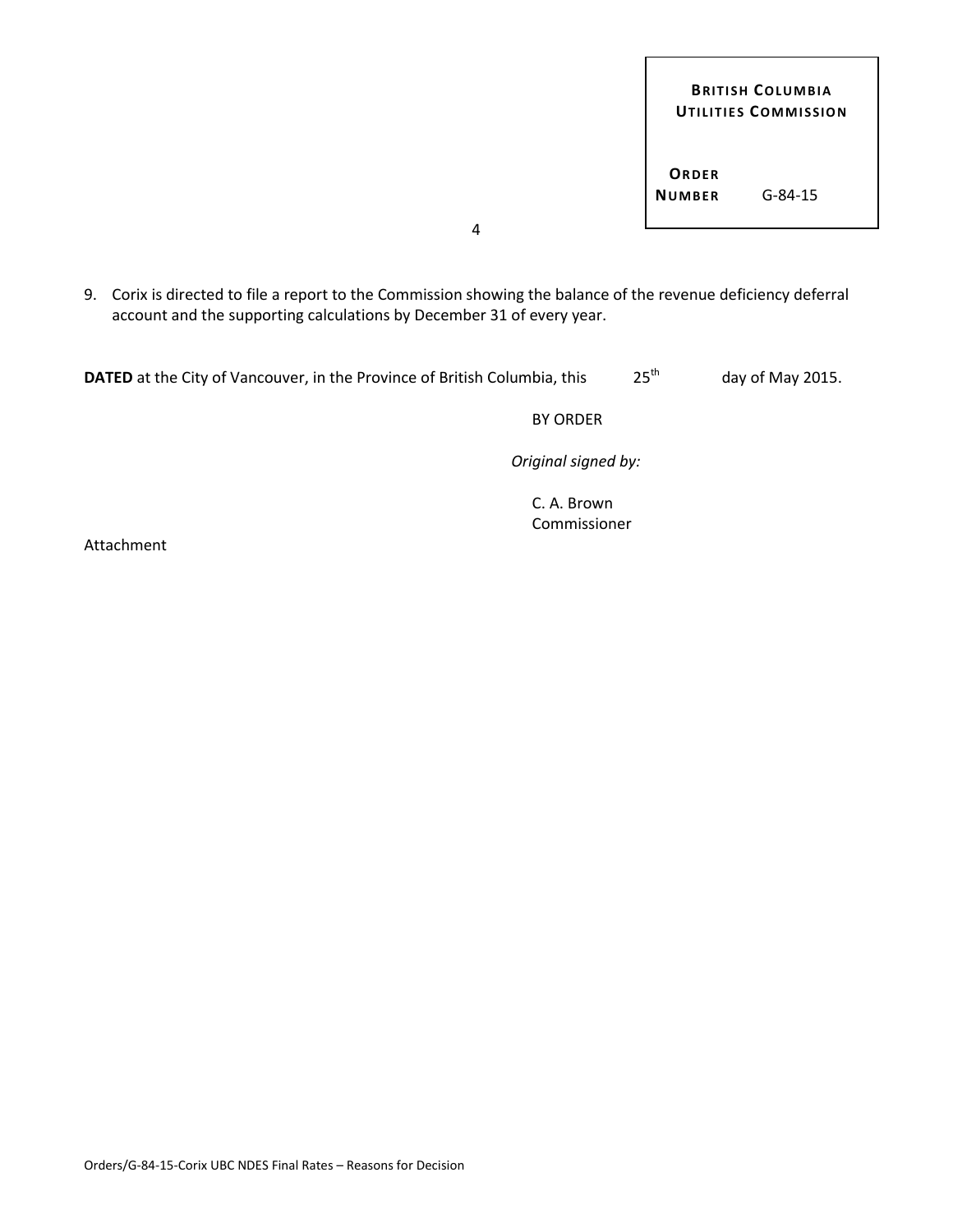An Application by Corix Multi-Utility Services Inc. Final Rate Application for Phase 1 – Wesbrook of the University of British Columbia Neighbourhood District Energy System

#### **REASONS FOR DECISION**

#### **1.0 BACKGROUND**

On August 8, 2014, Corix Multi-Utility Services Inc. (Corix) filed an application with the British Columbia Utilities Commission (Commission) for a Certificate of Public Convenience and Necessity (CPCN) under sections 45 and 46 of the *Utilities Commission Act* (UCA) to construct and operate the Neighbourhood District Energy System (NDES) to serve new developments at the University of British Columbia (UBC). Additionally, Corix sought approval of the Infrastructure Agreement between Corix and UBC, as Corix and UBC consider that the Infrastructure Agreement falls within the broad language of section 45(7) of the UCA. Corix also sought approval under sections 59 to 61 of the UCA of the proposed methodology for establishing revenue requirements, rate design and rates (CPCN Application).

In the CPCN Application, Corix described the project in two phases, with the first phase comprising three distinct areas: Wesbrook, Acadia and Block F. Corix stated that the proposed energy source for Phase 1 is a temporary gas fired boiler system and that Phase 2 is contemplated to begin in 2024 when thermal load can support the installation of a renewable energy source. Corix estimated a total project capital cost for Phase 1 and Phase 2 of \$68 million, though the approval sought in the CPCN Application was limited to Phase 1.

During the CPCN proceeding, Corix amended the CPCN Application to include approval for only the Wesbrook portion of Phase 1 (Phase 1 – Wesbrook). Corix also provided a revised total capital cost for Phase 1 – Wesbrook of \$11,193,073 in real 2014 dollars.

On December 12, 2014, by Order C-11-14A, the Commission granted a CPCN to Corix for Phase 1 – Wesbrook subject to Corix filing an executed revised Infrastructure Agreement within 60 days of the date of the order. The Commission did not approve the indicative revenue requirements, rate design and rates as applied for; however, the Commission stated that it will approve, subject to Corix filing a revised revenue requirements, rate design and rates application, a 20-year levelized rate design based solely on the Phase 1 – Wesbrook revenues and costs.

On February 10, 2015, Corix filed a rate application for Phase 1 – Wesbook pursuant to the Commission directives outlined in Order C-11-14A (Final Rates Application). Further, on February 11, 2015, Corix filed an amended and restated Infrastructure Agreement. The Commission issued Order C-2-15 on March 10, 2015, approving the CPCN for Phase 1 – Wesbrook. In Order C-2-15, the Commission also approved the amended and restated Infrastructure Agreement, but only those components that relate solely to the CPCN for Phase 1 – Wesbrook and not the components that address Phase 2 of the project or rate matters.

## **2.0 APPROVALS SOUGHT**

As part of the Final Rates Application, Corix seeks the following approvals pursuant to sections 59 to 61 of the UCA:

1. The rate base for Phase 1 – Wesbrook;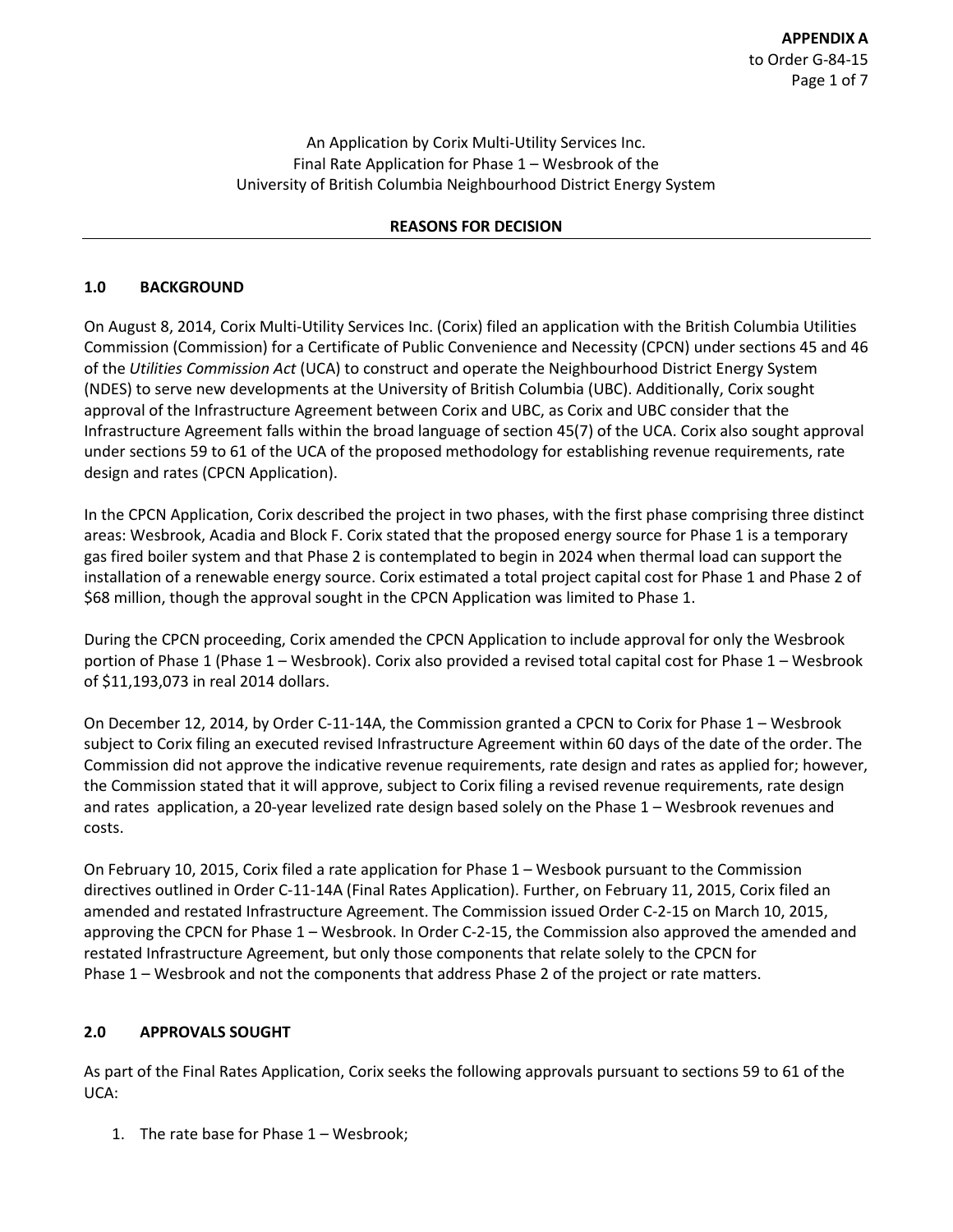- 2. A 20-year levelized rate structure through which a portion of the annual revenue requirements is deferred in the early stages of development;
- 3. The revenue requirements for Phase 1 Wesbrook, including:
	- a. A deemed capital structure of 57.5 percent debt and 42.5 percent equity;
	- b. Long-term debt financing costs estimated at 4 percent;
	- c. A return on equity of 9.5 percent;
	- d. Operating costs;
- 4. The accounting treatment of the revenue deficiency deferral account;
- 5. The rate design and schedule of residential rates;
- 6. Approval to capitalize both Corix's and UBC's project development costs and to amortize these costs over 30 years for recovery in rates; and
- 7. Approval of Corix's categorization of controllable and non-controllable costs.

## **3.0 ISSUES ARISING**

Upon review of the Final Rates Application and the evidence filed in this proceeding, the Panel identifies two issues that require further discussion and/or determinations: the amount of project development costs proposed to be recovered from ratepayers; and Corix's request for approval to set rates for a 20-year period.

## **3.1 Project development costs**

Pursuant to Order C-11-14A, the Commission approved in principle the capitalization of both Corix and UBCincurred project development costs for recovery in rates and to amortize the project development costs over 30 years. However, the Commission stated that it "makes no determination at this time on the amount of project development costs approved for recovery in rates" [emphasis added] and directed Corix to file for final approval of these costs in the Final Rate Application.

At the close of the evidentiary record for the CPCN proceeding, Corix estimated project development costs to be \$987,000.<sup>[1](#page-5-0)</sup> Of this total, approximately 60 percent were UBC-incurred costs.<sup>[2](#page-5-1)</sup> In response to BCUC Information Request (IR) 15.1, Corix stated the following: "Corix does not have a complete estimate of aggregate project development costs that will be incurred by UBC and Corix prior to construction. However, it is reasonable that aggregate project development costs to be included in rate base will exceed the \$880,000 [later updated to \$987,000 in the IR responses] assumed in the [CPCN] Application."<sup>[3](#page-5-2)</sup>

Corix stated in the CPCN Application that project development costs were approximately 1.5 percent of total project capital costs; however, this was based on the estimated project cost for the entire project (i.e., Phase 1 and Phase 2) of \$68 million.<sup>[4](#page-5-3)</sup> Corix later revised its CPCN Application to include only project capital costs related to Phase 1 – Wesbrook. Accordingly, the capital cost approved in real 2014 dollars pursuant to Order C-11-14A was \$11,193,073. This approved capital cost includes contingency but excludes project development costs.<sup>[5](#page-5-4)</sup>

<span id="page-5-1"></span><span id="page-5-0"></span><sup>&</sup>lt;sup>1</sup> Corix Phase 1 UBC NDES CPCN Proceeding (CPCN Proceeding), Exhibit B-6, BCUC IR 15.1, Attachment H.<br><sup>2</sup> Ibid.<br><sup>3</sup> CPCN Proceeding, Exhibit B-6, BCUC IR 15.1.

<span id="page-5-2"></span>

<span id="page-5-4"></span><span id="page-5-3"></span><sup>&</sup>lt;sup>4</sup> CPCN Proceeding, Exhibit B-1-1, Table 7, p. 23.  $5$  Corix CPCN Phase 1 UBC NDES Decision (CPCN Decision), Table 1, p. 10.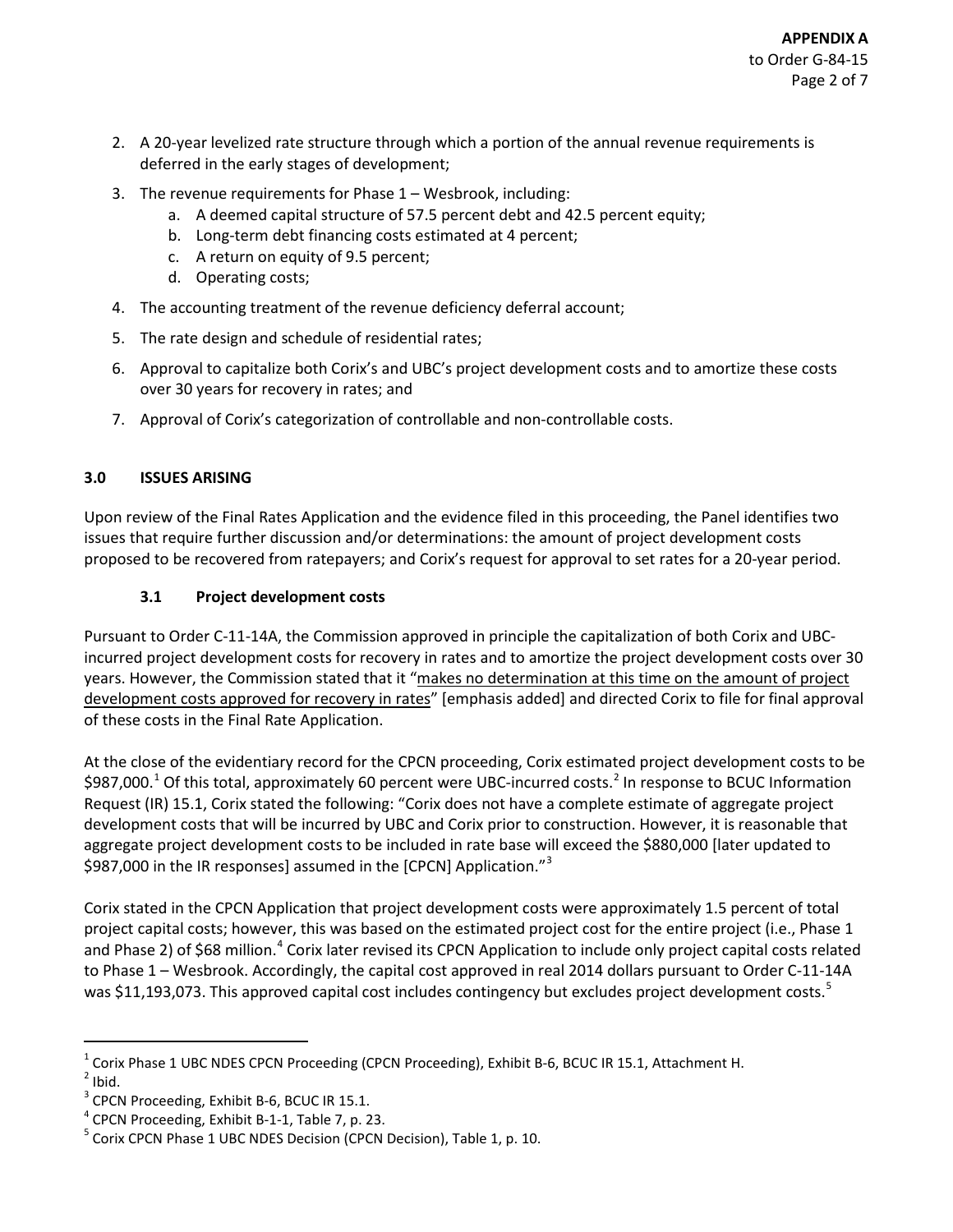The Final Rates Application contains two notable changes to the Phase 1 – Wesbrook project capital costs compared to the costs presented in the CPCN proceeding:

- 1. The project capital cost now includes project management costs of \$732,000, which are estimated at 6 percent of the project capital cost and increase the overall project capital cost to \$11,925,024. $^{\circ}$
- 2. Project development costs increased from \$98[7](#page-6-1),000 to \$1.285 million.<sup>7</sup> These costs have since been further increased to \$1.514 million as described in Corix's responses to BCUC IRs. Corix states in response to BCUC IR 9.2 that the impact of the additional costs compared to the amount provided in the Final Rates Application is that the levelized cost per megawatt hour has increased by 0.7 percent.<sup>[8](#page-6-2)</sup>

The following table provides a breakdown of project development costs incurred by each of Corix and UBC by cost category: [9](#page-6-3)

| <b>Cost Category</b>                           | <b>UBC (\$)</b> | Corix (\$) |
|------------------------------------------------|-----------------|------------|
| Pre-feasibility                                | 51,075          |            |
| Feasibility                                    | 181,945         | 161,483    |
| Engineering                                    | 72,607          | 340,651    |
| Legal                                          | 381,451         | 108,530    |
| Regulatory                                     | 0               | 196,726    |
| Proponent negotiation and<br>selection support | 107,288         | 0          |
| Less: BC Hydro funding                         | (87,300)        |            |
| <b>TOTAL</b>                                   | \$707,066       | \$807,390  |

#### **Table 1: Project development cost breakdown**

When asked in BCUC IR 17.2 in the CPCN proceeding why it is appropriate to recover UBC-incurred costs from ratepayers, Corix responded as follows:

UBC's initial planning and development of the UBC NDES project began prior to Corix being selected as the preferred utility partner. This included pre-feasibility and feasibility studies upon which Corix conducted the due diligence to finalize the business case. Pre-feasibility and feasibility studies are part of normal project development costs and would have been included in Corix's project development costs had UBC elected to pursue a third party provider earlier in the process.

As described in the CPCN Application, UBC commissioned the pre-feasibility study in 2011 and then subsequently commissioned a full feasibility study. Based on the result of the full feasibility study on February 25, 2013, UBC issued a Request for Information (RFI) to identify a utility partner to complete due diligence and to implement the NDES. In August 2013, Corix was selected as the utility partner and awarded the project.<sup>[10](#page-6-4)</sup>

<span id="page-6-1"></span>

<span id="page-6-3"></span><span id="page-6-2"></span>

<span id="page-6-0"></span><sup>&</sup>lt;sup>6</sup> Exhibit B-1, Table 6, p. 17.<br>
<sup>7</sup> Exhibit B-1, Table 12, p. 27.<br>
<sup>8</sup> Exhibit B-2, BCUC IR 9.2.<br>
<sup>9</sup> Exhibit B-2, Attachment to BCUC IR 9.2.<br>
<sup>10</sup> CPCN Proceeding, Exhibit B-1-1, p. 7.

<span id="page-6-4"></span>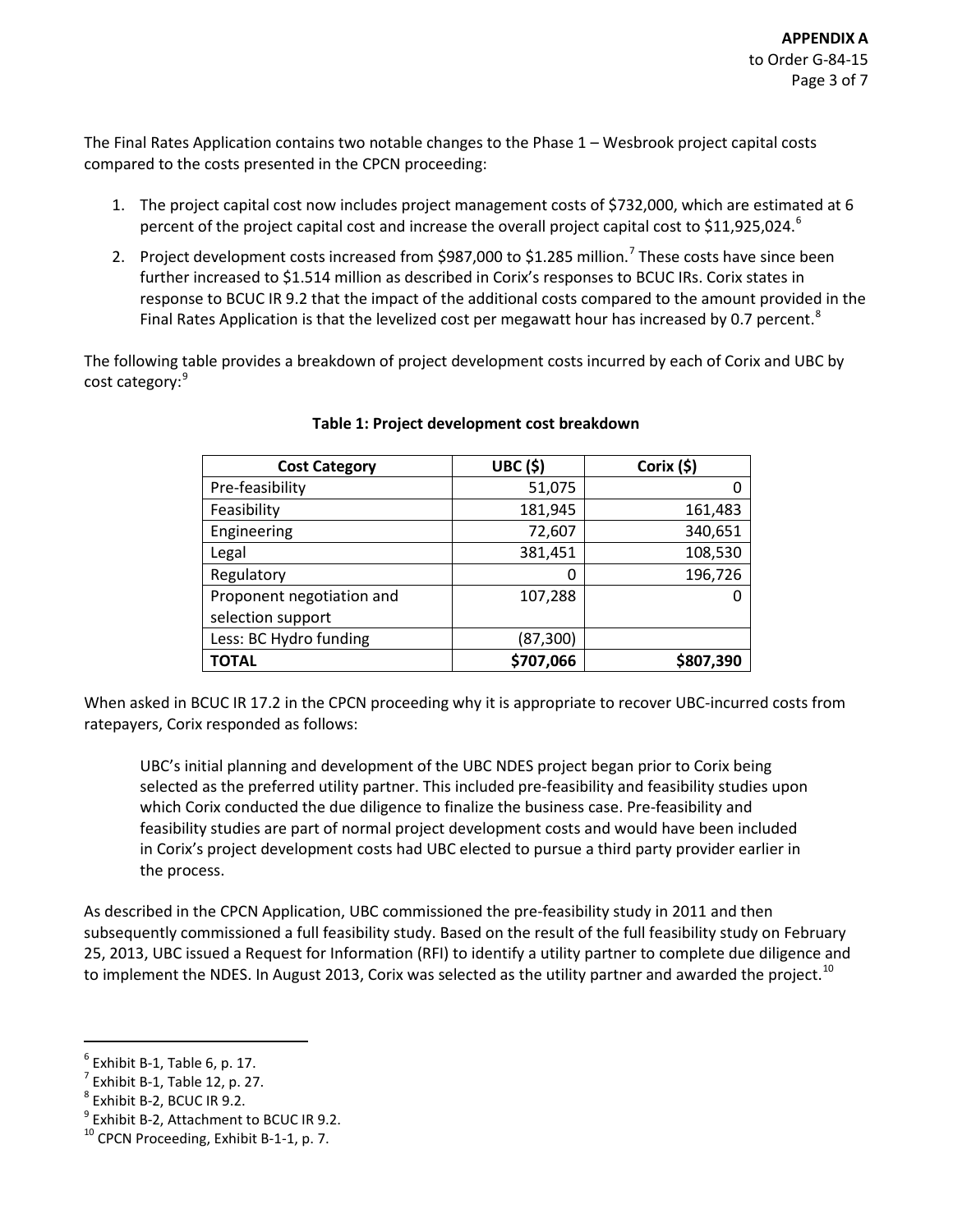As shown in Table 1 above, the majority of UBC's project development costs relate to legal costs and to proponent negotiation and selection support costs. Further, UBC incurred a large portion of these costs after the selection of Corix as the utility partner for the NDES. The total project development costs incurred by UBC in 2014 are \$298,277, and are broken down as follows: legal costs of \$294,260; proponent negotiation and selection support costs of \$71,317; less BC Hydro funding of \$67,300.<sup>[11](#page-7-0)</sup>

Corix provides the following description of UBC's legal costs incurred in 2014:

UBC is not a regulated utility and has not, previously, entered into an arrangement for the use of its land for delivering regulated thermal energy utilities to residents on its Vancouver (or any other) campus. Due to UBC's unique land use development and regulatory environment, considerable internal legal resources were engaged. UBC also required external legal counsel specializing in regulated utilities in B.C. to provide advice on the legal structure of the engagement, and for the structuring, drafting, review and finalization of the definitive agreements between UBC and Corix.<sup>[12](#page-7-1)</sup>

UBC's legal costs are broken down by year and with accompanying descriptions in response to BCUC IR 9.9, including the following statement: "Corix is an experienced utility employing specialized legal counsel. Operating or negotiating for the development and operation of regulated utility projects is outside the normal business of a university. Therefore, to ensure that its interest[s] were protected, UBC retained external counsel specializing in regulated utilities."<sup>[13](#page-7-2)</sup>

Corix states that it was able to reduce its own legal costs as a result of UBC providing legal support through collaborative drafting work in creation of the NDES agreements, including the initial Memorandum of Understanding and interparty Term Sheet, as well as the Infrastructure Agreement. Corix also states that advice and input from the UBC legal team was required for reviewing and developing responses to the Commission and intervener questions as part of the CPCN proceeding.<sup>[14](#page-7-3)</sup>

In percentage terms, when factoring in project developments costs to the project capital cost of \$11,925,024, project development costs represent 11.3 percent of the Phase 1 – Wesbrook capital cost.

In comparison, the project development costs for phase 1 of Corix's Simon Fraser University (SFU) UniverCity District Energy System (DES) project were 3 percent of phase 1 capital costs. Corix states that "no development costs were allocated for work undertaken by the SFU Trust, however the approach taken by UBC in developing the concept for the NDES differed significantly from that of UniverCity."<sup>[15](#page-7-4)</sup>

Corix further states, "UBC's development costs cannot be assessed in isolation of other elements of establishing the NDES…It is important to note that UBC has foregone any franchise fee for the first 15 years of operation…Corix notes that no relief in franchise fee was provided at UniverCity."[16](#page-7-5)

<span id="page-7-1"></span><span id="page-7-0"></span><sup>&</sup>lt;sup>11</sup> Exhibit B-2, Attachment to BCUC IR 9.2.<br><sup>12</sup> Exhibit B-2, BCUC IR 9.3.<br><sup>13</sup> Exhibit B-2, BCUC IR 9.10.<br><sup>15</sup> Exhibit B-2, BCUC IR 9.8(iii) and 9.8(iv).<br><sup>15</sup> Exhibit B-2, BCUC IR 9.9.

<span id="page-7-2"></span>

<span id="page-7-3"></span>

<span id="page-7-4"></span>

<span id="page-7-5"></span>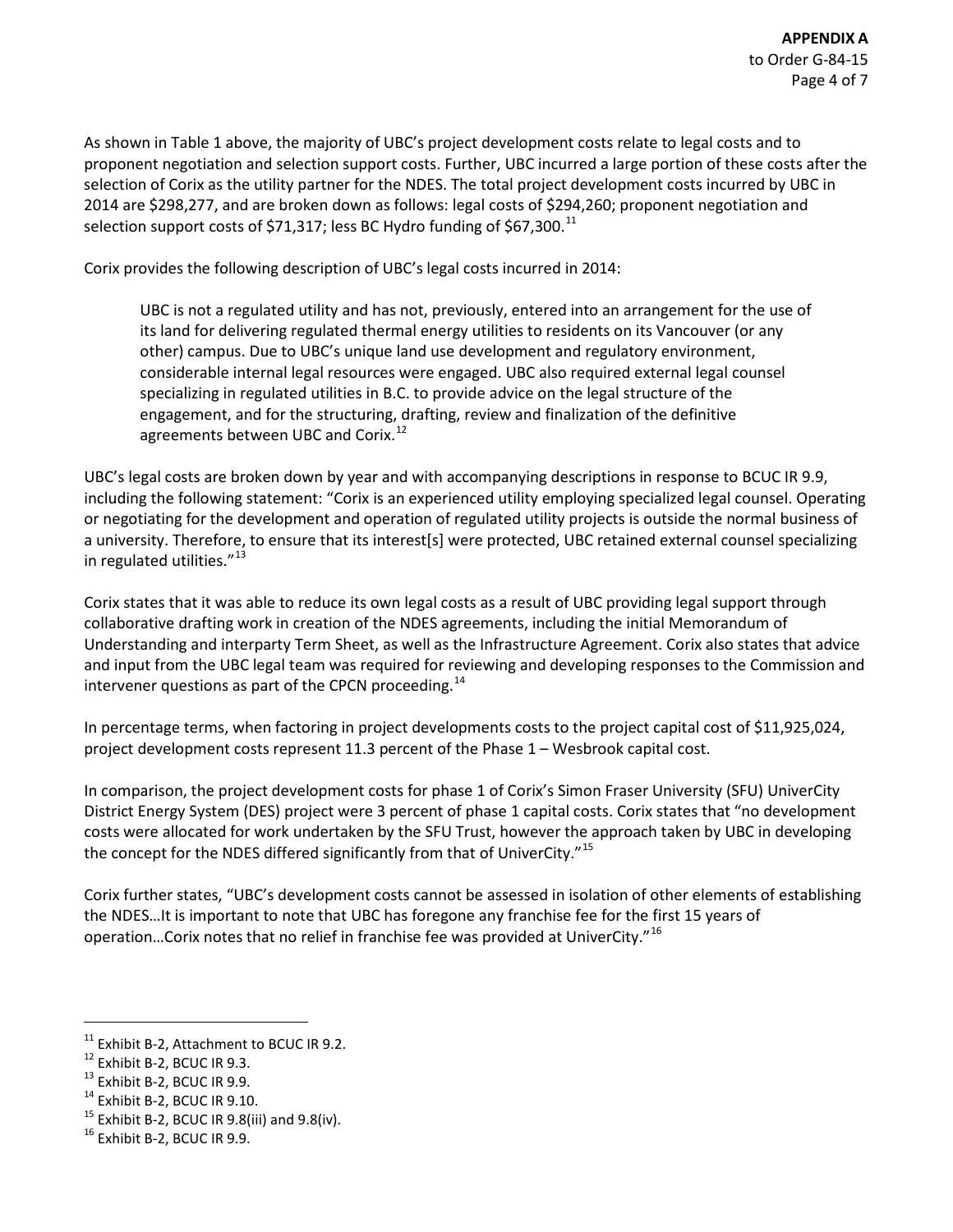### **Commission determination**

## **The Panel directs Corix to exclude the UBC 2014 project development costs of \$298,277 from rate base. Accordingly, the Panel approves the capitalization of approximately \$1.216 million of project development costs and approves the amortization of these costs into rates over a 30-year period.**

The Panel finds that the project development costs of 11.3 percent of the total project costs for Phase  $1 -$ Wesbrook as applied for are significantly higher than project development costs from similar projects. The Panel notes that the project development costs for the SFU UniverCity DES were approximately 3 percent of that project's phase 1 capital costs. The proportion of project development costs to total project costs is generally considered a key indicator to measure efficiency; thus project development costs of 11.3 percent of the total project cost raises concerns.

In reviewing the evidence to understand the justification for such a disproportionate project development to total project cost ratio, the Panel notes that there are several issues:

- The UBC legal costs are significant;
- UBC, at the point of selecting Corix, is a developer, not the utility. While it appears that there may be an overlap in roles in 2013 due to the timing of the selection process, Corix was the utility in 2014;
- The Panel is not persuaded that these costs benefit the NDES ratepayers and ought to be recovered from these customers; and
- The Panel is concerned that the UBC legal costs represent a duplication of effort.

The Panel acknowledges Corix's submissions that UBC has unique circumstances, given the trust obligations UBC must discharge. The Panel respects UBC's due diligence; however, the Panel also respects that rates must be just and reasonable to the ratepayer, and notes that as a developer, UBC ought to find a way to recover these costs in that context. Generally, developers do not seek to add their development costs to rate base; developers seek a return on their investment when selling, leasing or otherwise discharging their property. Based on the evidence provided in the proceeding, it appears that there may be a duplication of effort among Corix and UBC, which has resulted in higher than expected costs, particularly with regards to the legal costs incurred in support of the CPCN review process. While UBC's active participation in the CPCN proceeding may have contributed positively to the regulatory process, it also appears to the Panel that UBC's involvement has served other purposes related to protecting its own interests and therefore, it is not appropriate for those costs to be recovered from ratepayers of the NDES.

## **3.2 20-year levelized rate approval**

Corix requests approval of a 20-year levelized rate structure that allows for a portion of the annual revenue requirement to be deferred in the early stages of the NDES development in order to provide affordable rates for customers. The deferred portion of the revenue requirement is captured annually in the revenue deficiency deferral account (RDDA) with the expectation that the RDDA balance will be reduced to zero at the end of 20 years.

In the Final Rates Application, Corix proposes to establish an initial 2015 rate per megawatt hour (MWh) of \$98.58, which is then escalated by 2.9 percent per annum. Based on the forecast costs and revenues for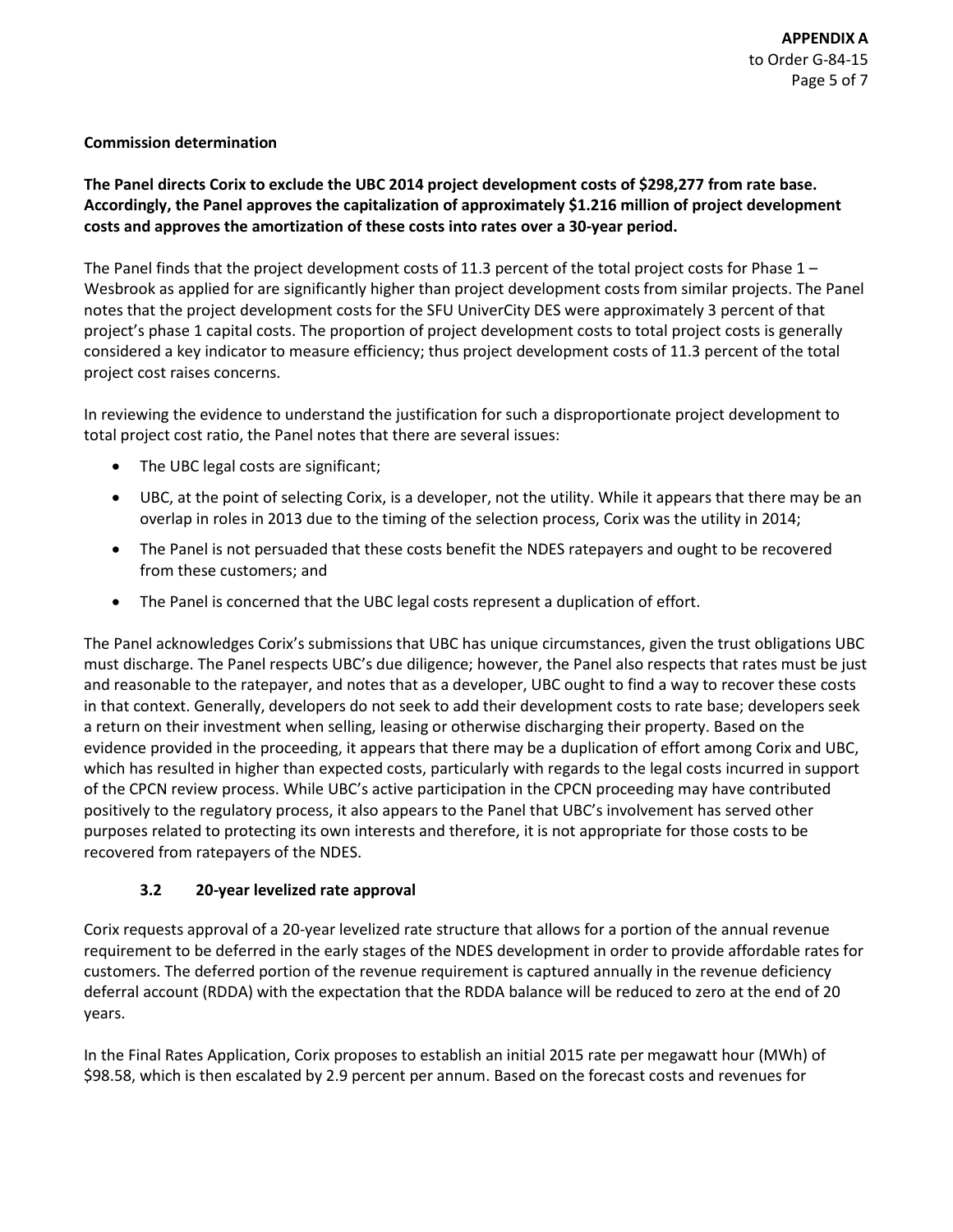Phase  $1$  – Wesbrook, the levelized cost on a net present value basis over 30 years is \$133.73 per MWh.<sup>[17](#page-9-0)</sup> However, as previously noted in section 3.1 of these reasons for decision, due to the increase in project development costs between the time of filing the Final Rates Application and the filing of Corix's responses to BCUC IRs, Corix has increased the initial 2015 rate to \$99.38 per MWh, which increases the levelized cost per megawatt hour to  $$134.68$ <sup>[18](#page-9-1)</sup>

Corix states the following on page 1 of the Final Rates Application: "It is the expectation of the Parties that, as contemplated in the Project Plan, beginning in year 2020 additional neighbourhoods and customers not included in the approved CPCN service territory will start to be attached to the NDES, subject to the required Commission approvals. The result is that while this rate application provides a forecast of revenue requirements and rates over a 30 year period, this application only depicts expected customer rates for the initial 5 year period."<sup>[19](#page-9-2)</sup> [emphasis added]

However, when asked to confirm in BCUC IR 1.1 that Corix is requesting approval to set rates for the initial five years only, Corix responded as follows:

Corix is requesting approval of the revenue requirements and rates over the 20 year period as set out in the rate application. However, it is the expectation of the Parties that after about 5 years residential development at UBC will begin to occur that is outside the area of the CPCN approved by the Commission. At the point when this happens, Corix will file an application with the Commission and we would anticipate as part of this application Corix would be applying for new rates as part of an expanded NDES proposal to serve these areas. Corix would also consider filing an application should the RDDA deviate significantly from what is forecast.<sup>[20](#page-9-3)</sup>

#### **Commission determination**

**The Panel approves a 20-year levelized rate structure, as requested. However, the Panel directs Corix to recalculate the levelized rate and residential rate schedule based on the adjustments to project development costs directed in section 3.1 of these reasons for decision. Corix must file the revised rates and residential rate schedule with the Commission by June 17, 2015.**

This levelized rate will be charged to all customers initially taking service in 2015 and may be reviewed from time to time by the Commission. The Panel recognizes that under a levelized rate design, there will be over-earning in the latter years that compensate for the under-earning in the early years of the project. **Accordingly, the Panel approves the establishment of the revenue deficiency deferral account in order to capture the revenue requirement variances contemplated under the levelized rate structure. The Panel directs Corix to file a report to the Commission showing the balance of the revenue deficiency deferral account and the supporting calculations by December 31 of every year.** 

While the Commission in the CPCN Decision discussed the potential risk to ratepayers of Corix's proposed levelized rate structure, this Panel is satisfied that the approach is consistent with the Commission's general approach to "Greenfield" start-up utilities. The Panel finds that this approach is just and reasonable to customers and provides the utility an opportunity to earn a fair return on investment.

<span id="page-9-1"></span><span id="page-9-0"></span><sup>&</sup>lt;sup>17</sup> Exhibit B-1, p. 37.<br><sup>18</sup> Exhibit B-2, BCUC IR 9.2.<br><sup>19</sup> Exhibit B-1, p. 1.<br><sup>20</sup> Exhibit B-2, BCUC IR 1.1.

<span id="page-9-2"></span>

<span id="page-9-3"></span>